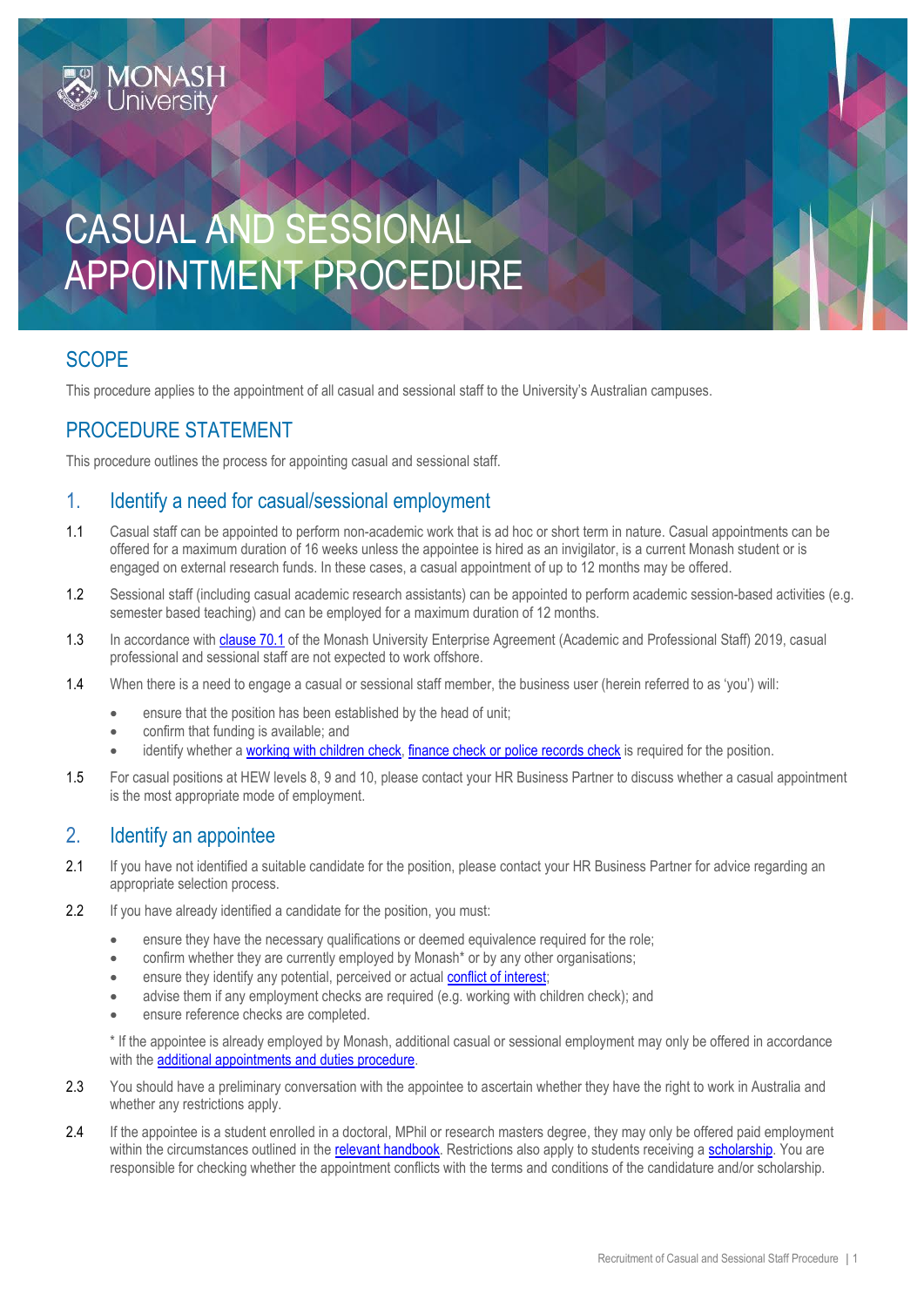#### TEQSA requirements

- 2.5 For positions that involve teaching, staff require a qualification at least one [Australian Qualifications Framework \(AQF\) level](https://www.teqsa.gov.au/australian-qualifications-framework) higher than the program being taught, or equivalent relevant academic and professional or practice-based experience and expertise. Where the appointee does not hold the appropriate AQF qualification, the hiring manager must consider a range of matters when determining equivalent experience, including (but not limited to):
	- the extent to which their professional experience demonstrates their specific knowledge and skills, and their capacity to establish the learning outcomes required of the relevant AQF level;
	- the length of time they have spent working in a relevant profession and their leadership and achievements in that field;
	- alternative training and/or qualifications and/or awards that demonstrate their leadership or expertise in the field of education.
- 2.6 Further quidance on determining equivalent experience is contained in the [teaching and research descriptors](http://www.intranet.monash/hr/tools-and-resources/manager-resources/recruitment-and-appointments/categories/academic/teaching-research) for academic staff and the relevant **[faculty framework](http://www.intranet.monash/hr/tools-and-resources/manager-resources/recruitment-and-appointments/higher-education-standards-in-teaching)** for assessing equivalence.

#### 3. Submit job request

- 3.1 Once you have identified a suitable candidate, you must lodge the job request in [Rex.](https://monash.dc2.pageuppeople.com/dashboard)
- 3.2 Please use the **casual/sessional job requests companion guide** for assistance with submitting the request.

### 4. Monash HR processes job request

- 4.1 Monash HR will:
	- review the information provided in the job request;
	- advise you of any restrictions or senior managerial directives regarding casual or sessional employment;
	- invite the candidate to register where they do not already have a Rex profile;
	- ask the appointee to provide certified copies of Australian working right documentation:
	- confirm that any qualification requirements are met and/or ensure that the hiring manager has assessed and recorded deemed equivalence for the required AQF qualification level;
	- ask the candidate to complete any required employment checks (e.g. working with children check, finance check); and
	- review the outcome of any employment check results and where required, consult the HR Business Partner and/or Workplace Relations.

#### 5. Approval process

5.1 Once Monash HR have finalised and approved the details of the job, the completed job request will be forwarded electronically via Rex to the relevant approvers. Although the required approvals may vary between faculty/division, the head of unit is required to approve all casual/sessional appointments. The following table summarises the approvals that are required:

| Appointment type                                                 | Approval required                                                                                                            |
|------------------------------------------------------------------|------------------------------------------------------------------------------------------------------------------------------|
| All sessional appointments and<br>casual appointments levels 1-9 | Head of Unit                                                                                                                 |
| Casual appointments level 10                                     | Head of Unit<br>Chief Operating Officer and Senior Vice-President<br>Director, Recruitment, Remuneration and Global Mobility |

**Note:** The functional head may also be required to approve casual appointments relevant to their professional function.

#### 6. Monash HR sends offer

- 6.1 Once the job has been approved and the appointee has provided all the required documentation, Monash HR will send a statement of terms of engagement to the appointee.
- 6.2 The appointee must accept the terms of engagement before beginning their duties as a casual/sessional staff member.

#### 7. Payment for work

7.1 Casual and sessional appointees are required to complet[e timesheets](https://www.monash.edu/eforms-resources/frevvo-forms/hr/timesheets) in order to receive payment for work they have performed. Refer to the [Salaries, Allowances and Loadings Procedure](https://publicpolicydms.monash.edu/Monash/documents/1935730) for further details on this process.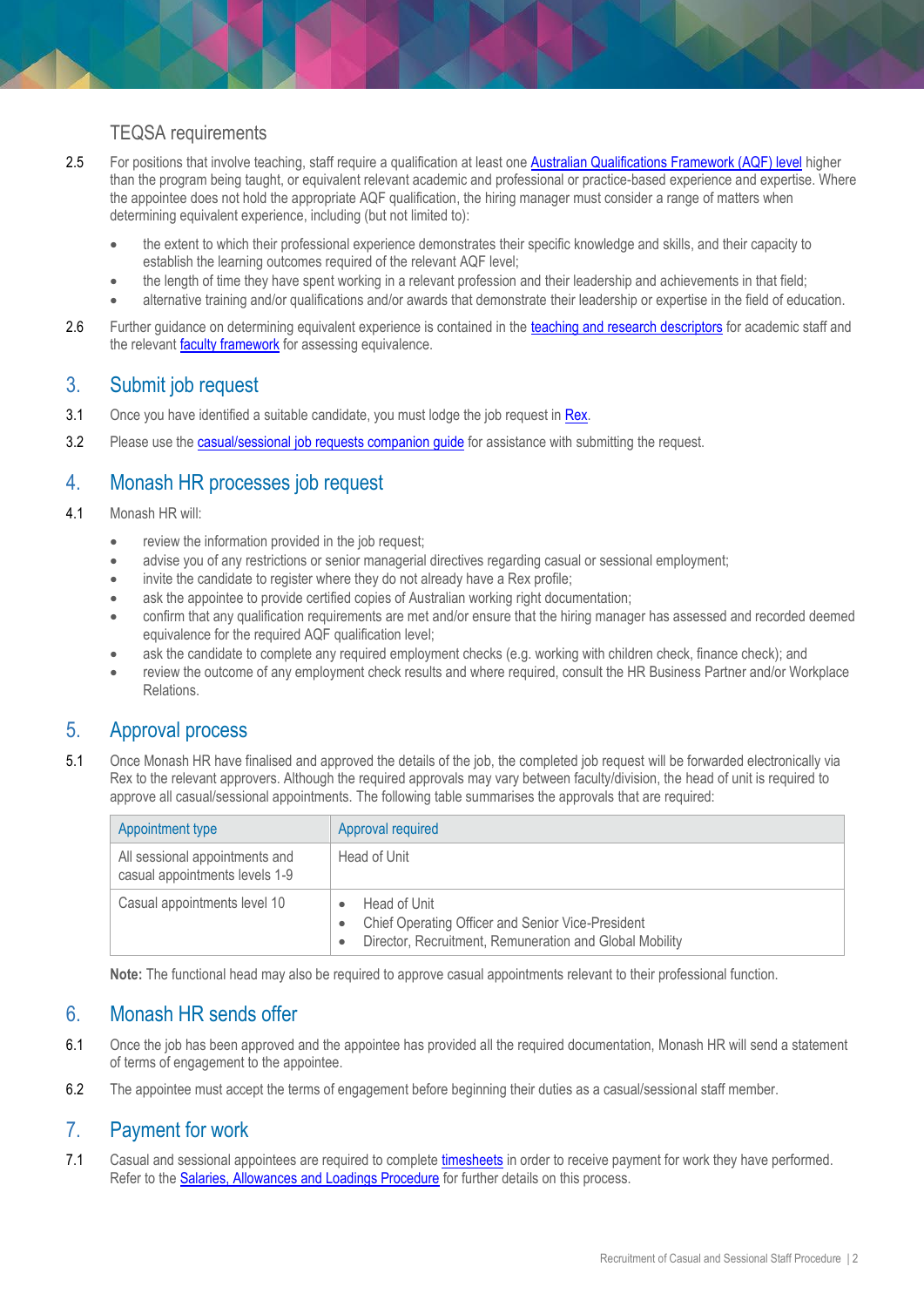#### 8. Maintaining recruitment records

- 8.1 Recruitment records are handled in the following manner:
	- all recruitment materials, including, interview forms, notes and referee reports must be stored confidentially
	- records relating to successful candidates must be retained for two years
	- records relating to the unsuccessful candidates must be securely destroyed after six months
	- qualifications or equivalent academic and/or professional experience may be recorded electronically.
- 8.2 All documentation, including written notes can be subject to a Freedom of Information application.
- 8.3 Information relating to the recruitment activity should not be included on the staff members personnel file.

#### 9. Breach of procedure

9.1 The University treats any breach of policies or procedures seriously. The University encourages reporting of concerns about noncompliance and manages compliance in accordance with the applicabl[e Enterprise Agreement,](https://www.monash.edu/current-enterprise-agreements) relevant instrument of appointment and/or applicable contract terms. A failure to comply with policies, procedures and schedules may result in action by the University. Such action may include disciplinary and other action up to and including potential termination of employment for employees and cessation of other engagements for other persons.

## **DEFINITIONS**

| Achievement relative to<br>opportunity | An evaluative framework in which the overall quality and impact of achievements is given more weight<br>than the quantity, rate or breadth of particular achievements. Assessing achievements relative to<br>opportunity involves giving consideration to circumstances, arrangements, career histories and overall<br>time available to the staff member. This in turn allows appropriate evaluation of achievements in<br>relation to:<br>the quantum or rate of productivity,<br>$\bullet$<br>the opportunity to participate in certain types of activities, and<br>$\bullet$<br>the consistency of activities or output over the period of consideration.<br>$\bullet$ |
|----------------------------------------|----------------------------------------------------------------------------------------------------------------------------------------------------------------------------------------------------------------------------------------------------------------------------------------------------------------------------------------------------------------------------------------------------------------------------------------------------------------------------------------------------------------------------------------------------------------------------------------------------------------------------------------------------------------------------|
|                                        | Achievement relative to opportunity is a positive acknowledgement of what a person can and has<br>achieved given the opportunities available and is not about providing "special consideration" or<br>expecting lesser standards of performance.                                                                                                                                                                                                                                                                                                                                                                                                                           |
| <b>Business user</b>                   | The hiring manager, supervisor or administrator who is responsible for filling a casual or sessional<br>vacancy and has access to create a casual/sessional Job Request in Rex. For sessional appointments,<br>the business user may be the administrator/s within the faculty who is/are responsible for coordinating<br>the sessional activities within the particular area.                                                                                                                                                                                                                                                                                             |
| <b>Casual staff</b>                    | Are non-academic or professional staff who are engaged by and paid by the hour where the nature of<br>the work is ad hoc or short term in nature and where flexibility to vary hours or modify employment is<br>required (for example to cover leave absences or provide assistance for additional, seasonal or special<br>project type work).                                                                                                                                                                                                                                                                                                                             |
| <b>Functional head</b>                 | Usually the Executive Director of a particular administrative function who has the responsibility for<br>approving professional staff positions where the primary professional function of the role falls within their<br>administrative portfolio (e.g. the Chief Human Resources Officer is the Functional Head for all HR<br>activities at the University and approves all professional staff roles that primarily perform an HR-related<br>role).                                                                                                                                                                                                                      |
| <b>Head of Unit</b>                    | A head of an academic or organisational work unit, for example head of school, head of department or<br>where applicable, a person acting as their nominee.                                                                                                                                                                                                                                                                                                                                                                                                                                                                                                                |
| <b>HR Business Partner</b>             | A key member of the Monash HR Business Partnering community and provides strategic advice,<br>guidance and solutions that underpin key client goals, HR strategy and organisational vision to a<br>particular client group.                                                                                                                                                                                                                                                                                                                                                                                                                                                |
| Job request                            | The screen in Rex where all necessary information relating to a particular position is recorded.                                                                                                                                                                                                                                                                                                                                                                                                                                                                                                                                                                           |
| Rex                                    | Recruitment Express, the University's online recruitment system. Rex is used to manage the end-to-end<br>recruitment and appointment process for all Monash staff and visitors. Rex is also used to manage the<br>on-line application process for other University programs and initiatives.                                                                                                                                                                                                                                                                                                                                                                               |